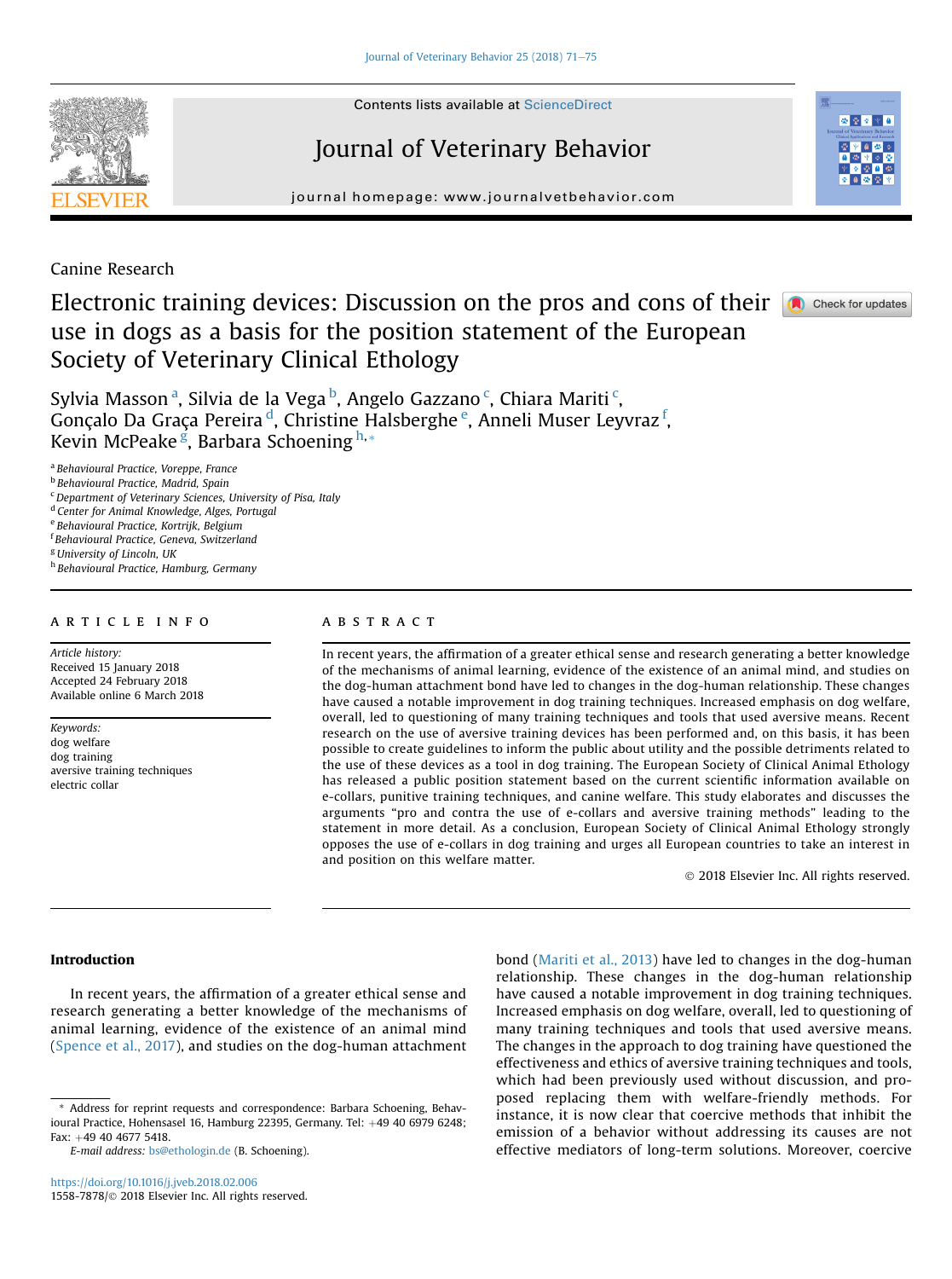methods may increase or cause stress to the animal and overall diminish its welfare ([Fernandes et al., 2017\)](#page-4-0). Similarly, confrontational methods have been found to increase aggression in dogs ([Herron et al., 2009\)](#page-4-0), causing risk for owners and any third parties.

Electric collars (e-collars), also known as shock collars and e-stim, are probably one of the most discussed training tools. Their use is controversial, and several European countries (i.e., Austria, Denmark, Finland, Germany, Norway, Slovenia, Scotland, and Sweden) have decided to either ban or restrict their use in the interest of dog welfare, which could be at risk.

E-collars can be of 3 types ([Polsky, 1994](#page-4-0)):

- Antibark collars that operate automatically in response to the dog barking: the vibrations produced by the larynx are detected by a sensor on the collar and the dog is shocked.
- Electronic boundary fences that are activated by a radio signal transmitted from a remote wire, buried underground on the perimeter of an owner's property.
- Remote-controlled collars that can be activated manually via a remote-controlled transmitter.

The development and use of e-collars as a tool was based on the learning theory and 2 principles of operant conditioning. When ecollars are used to reduce or stop an undesirable behavior, they act as a positive punishment. If maintained active (i.e., the shock continues) until a desired behavior is shown, they act as a negative reinforcement. Modern e-collars have an inbuilt shutdown: they rarely deliver a shock longer than 10 seconds, even if a handler presses the button longer. This means that modern e-collars are most often very probably used as a positive punishment.

Recent research on the use of these devices has been performed and, on this basis, it has been possible to create guidelines to inform the public about utility and the possible detriments related to the use of these devices as a tool in dog training. The European Society of Clinical Animal Ethology (ESVCE) established a working group in 2016 to gather scientific information concerning the current knowledge regarding e-collar training. The goal of this working group was not only to provide ESCVE members with accurate scientific information concerning e-collar use but also to create a public position statement based on the current scientific information available on e-collars, punitive training techniques, and canine welfare. This statement was discussed, voted for, and subsequently released on the last Annual General Meeting 2017. The statement can be found here: <http://www.esvce.org/position-statements/>. The following text elaborates and discusses the arguments "pro and contra the use of e-collars" in more detail.

#### Arguments in favor of and against the use of e-collars

The use of e-collars is debated in the field of dog training and veterinary behavioral medicine. For the purposes of this study, we present the arguments by owners, manufacturers, trainers, researchers, clinicians, and so on, both in favor of and against the use of e-collars. When literature is available, it is cited. When sources are not available, claims are based on authors' experience.

People who use e-collars as a training tool claim to have obtained good results from their use. In a study comparing the use of e-collars with the use of behavioral modification without e-collars in dogs with recall-related problems ([Cooper et al., 2014](#page-4-0)), it was found that e-collars were indeed effective but that there was no significant difference in reported efficacy between the treatment groups. The authors therefore concluded that there is no consistent benefit to be gained from e-collar training. [Juarbe-Diaz and Houpt](#page-4-0) [\(1996\)](#page-4-0) evaluated the effectiveness of a citronella spray collar and an

electronic shock collar for dog barking. Although both collars showed some improvement in decreasing barking, the citronella spray collar was actually more effective (88.9% vs. 44.4%).

Another consideration when talking about "effectiveness" is that dogs may create an association between the presence of the e-collar and receiving a shock: dogs may discriminate when they can or cannot display the behavior without receiving a shock. This outcome occurs because positive punishments aim only to suppress a certain behavior, while alternative, nonaversive techniques can alter undesired behavior and the underlying emotional states, which can likely lead to long-term behavioral improvements. When e-collars are used for negative reinforcement, they may be used to reinforce alternative behaviors, a process readily obtained by using other nonaversive techniques ([Polsky, 2000\)](#page-4-0).

Another argument often supporting the use of e-collars is the speed with which they can resolve problems. Owners who hope for a quick resolution of a behavioral problem and who do not want to engage in an often lengthy behavioral modification program may be convinced to use these tools. From an ethical point of view, this putative outcome cannot be considered an advantage per se, but it could be beneficial if there is a sufficient risk to the dog that they are likely to be euthanized or surrendered if the problem is not quickly solved. [Christiansen et al. \(2001\)](#page-4-0) demonstrated the efficacy of ecollars to stop behaviors when training dogs with different stimuli (a rag being pulled across the track 10 m in front of the dog, an unfamiliar human  $3-4$  m away trying to attract the dog by his voice, a bundle of tin cans being thrown upon stones on the track 7 m in front of the dog, and a single sheep tied at the end of the track 5 m from the dog) and in a sheep confrontation test where dogs were fenced in with a sheep group and given shocks when approaching  $1-2$  m from sheep. These scenarios were retested for  $2$ consecutive years. Half of the dogs chased or attacked sheep in the first year, but none did it in the second.

The main reason why manufacturers of e-collars believe that ecollars are quickly effective is that they have a precisely controllable, variable intensity that allows a targeted level of stimulus sufficient to interrupt the behavior over a wide range of thresholds. However, establishing the correct intensity of a shock for every single dog is quite difficult. If it is too strong, the shock can be painful, provoking an emotional response that can interfere with the dog's ability to learn ([Polsky, 1994\)](#page-4-0). A strong shock could be ineffective if the dog's motivation is high, requiring repeated ap-plications ([Polsky, 2000\)](#page-4-0). Such a scenario usually leads to desensitization of the stimulus or its intent without abatement of the behavior and possible subsequent behavioral intensification. By contrast, if the shock is not sufficient to stop a behavior, a further and stronger shock will be required, quickly inducing habituation ([Davis & Wagner, 1969](#page-4-0)).

Great individual difference in sensitivity to pain caused by the shock seems to exist, which is unrelated to the thickness of the dog's coat. Dog skin is more sensitive to shock than is human skin (in answer to the people who test the e-collar on themselves, see [https://www.vetwest.com.au/pet-library/skin-the-difference-be](https://www.vetwest.com.au/pet-library/skin-the-difference-between-canine-and-human-skin)[tween-canine-and-human-skin:](https://www.vetwest.com.au/pet-library/skin-the-difference-between-canine-and-human-skin) "The epidermis of a dog is 3-5 cells thick; however, in humans, it is at least 10-15 cells thick."). Moreover, the humidity of the coat can influence the intensity of electrical stimulation, increasing skin conductivity. Therefore, although the intensity of shocks is adjustable, finding the "correct" intensity for an individual dog is difficult and may require various attempts, with the aforementioned risks.

An easy and often used argument to support the usage of these instruments is that e-collars pose a smaller risk to the long-term welfare of dogs than other punishing techniques ([Lindsay, 2005](#page-4-0)). [Schalke et al. \(2007\)](#page-4-0), in a study performed on 14 laboratory-bred Beagles, concluded that when animals were able to clearly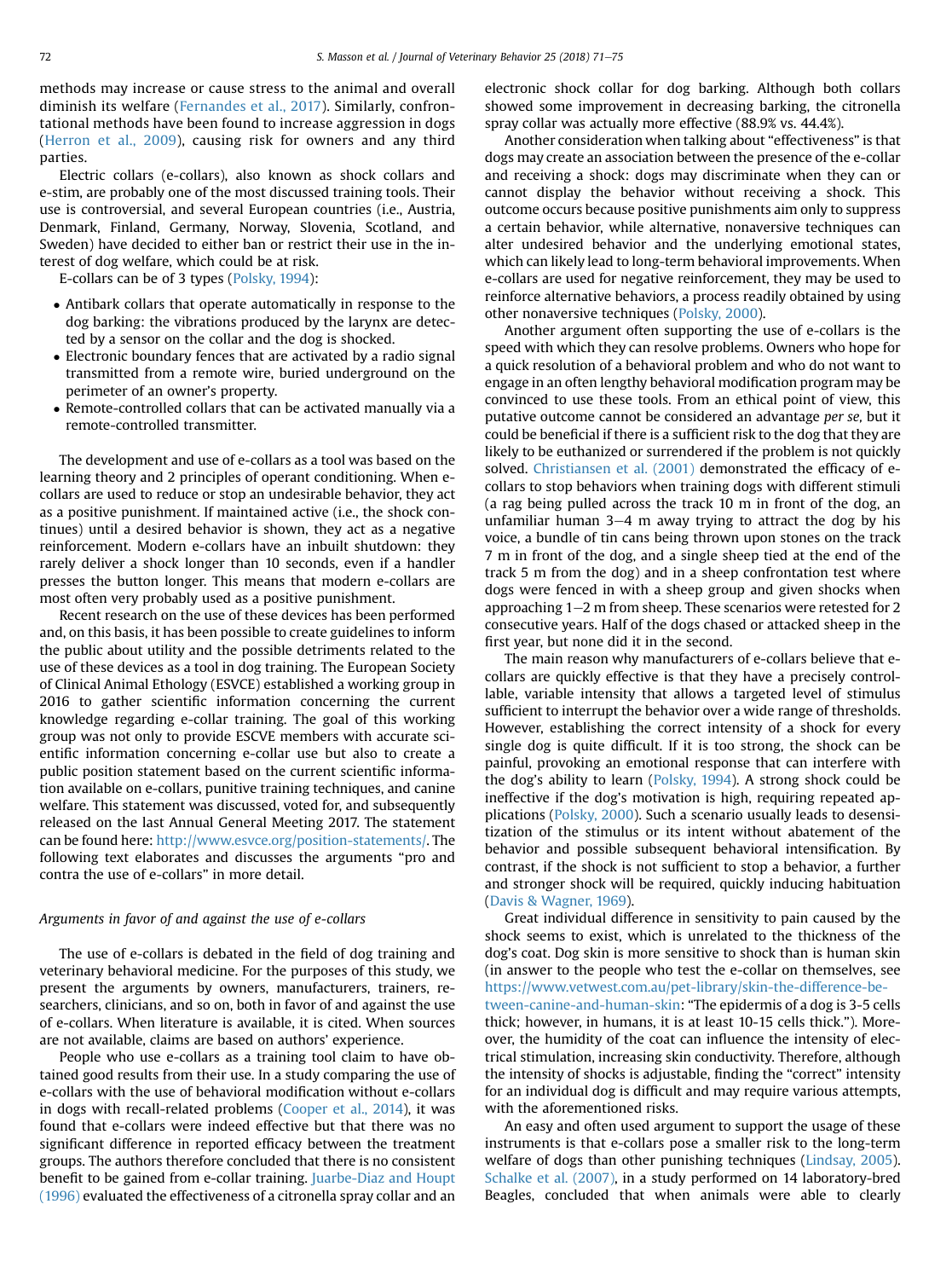associate the electric stimulus with their action (i.e., touching "prey," a dummy rabbit they had been trained to hunt) and consequently were able to predict and control the stressor by aborting the trained behavior, they did not show considerable or persistent stress indicators. Other treatments in this study that did not have the rigid association between a trained response and a shock showed significant behavioral and physiological signs of stress. The authors concluded that "The results of this study suggest that poor timing in the application of high-level electric pulses, such as those used in this study, means there is a high risk that dogs will show severe and persistent stress symptoms." (page 379).

Multiple studies have shown that e-collars pose a higher risk to the welfare of dogs when specifically compared to positive training techniques. For example, [Cooper et al. \(2014\)](#page-4-0), in their research performed on 63 pet dogs, demonstrated that the immediate effects of training with an e-collar give rise to behavioral signs of distress, particularly when used at high settings. Similar effects are described by [Schilder and Van Der Borg, 2007](#page-4-0) who, in a study involving 32 German Shepherd dogs, noted that receiving shocks is a painful experience to dogs based on altered body postures. The subjects trained with e-collars had learned that the presence of their owner (or his commands) announced reception of shocks, even outside of the normal training context, as reflected in their behaviors and body postures when compared with dogs not trained with e-collars.

Some owners are attracted by the idea that e-collars may be cheaper than engaging a long and expensive program with behaviorists, trainers, and/or veterinary behavioral specialists. However, the price can be higher than expected since the welfare of dogs and the relationship with the owner can be compromised. Most owners, themselves, express a preference for not using an e-collar, considering other tools as being more humane ([Juarbe-](#page-4-0)[Diaz & Houpt, 1996\)](#page-4-0). The importance of ethical issues in engendering client compliance should not be underestimated. Hence, no argument given so far as a support for using e-collars, even in the most restrictive context, makes a valid point for their use in dog training. Instead, there are many proven risks, as demonstrated by the scientific community for several decades. The following paragraphs focus on these risks and discuss those aspects that clearly speak against the use of e-collars as a tool to be used for training and behavior modification of behavior problems.

The first issue encountered when using an e-collar is related to judgment of the intensity of the shock: to act effectively as a positive punisher, the shock needs to be intense enough to prevent habituation (i.e., the dog will habituate to the supposed aversive stimulus, which will become neutral, inducing no reaction at all from the dog). However, too high intensity can lead to the development of intense fear or pain ([Schalke et al. 2007](#page-4-0)), intensification and aggression as an escape response ([Polsky, 2000](#page-4-0)), phobias ([Polsky, 2000\)](#page-4-0), or learned helplessness [\(Seligman, 1972](#page-4-0)). Even the attachment between owner and dog might deteriorate as a consequence to shocks received ([Deldalle and Gaunet, 2014\)](#page-4-0).

Many parameters require consideration when modulation the shock delivered and the level of pain felt by the dog are concerns: shock intensity [\(Schilder and Van Der Borg, 2007; Lindsay, 2005](#page-4-0)), shock duration [\(Schilder and Van Der Borg, 2007\)](#page-4-0), electrode size ([Lindsay, 2005\)](#page-4-0), beep warning and response time ([Schalke et al.](#page-4-0) [2007\)](#page-4-0), degree of humidity, and the morphology of the dog itself [hair length, moisture level of skin, subcutaneous fat level [\(Jacques](#page-4-0) [and Myers, 2007](#page-4-0))]. Together, these data render it nearly impossible to determine the appropriate intensity of shock for a particular dog in any given situation [\(Lindsay, 2005](#page-4-0)).

Obstacles for e-collar use in everyday situations, include the many uncontrolled environmental stimuli that can be associated with the shock, including the trainer [\(Schilder and Van Der Borg,](#page-4-0) [2007\)](#page-4-0). As an example, [Polsky \(2000\)](#page-4-0) reported a case in which a dog associated with a person walking near the electronic fence with the pain from the shock and exhibited human-directed aggression after receiving e-collar training.

E-collars carry a risk of physical damage to the skin of the neck [\(Polsky, 1994](#page-4-0)). To ensure that the metal pins are in close contact with the skin of the neck, an e-collar must be fitted tightly. Aside from being uncomfortable, the points where the metal pins make contact with the skin can become irritated, and this can result in the development of pressure necrosis or wounds. Antibarking collars and electronic fence collars must be worn for long periods, so these risks are especially high in these contexts. Furthermore, there is a risk of device malfunction, which can lead to damage caused by electricity. In a study by [Lines et al., \(2013\),](#page-4-0) there were 2 malfunctioning devices among 21 (10%) examined.

An acknowledged risk stems from the perfect timing required between the undesired behavior and the delivery of the shock [\(Schalke et al., 2007](#page-4-0)). If there are timing errors, there is an increased likelihood of both fearful and aggressive responses being shown and becoming part of the dog's behavioral repertoire [\(Polsky, 1994;](#page-4-0) [Christiansen et al. 2001\)](#page-4-0). Consequently, unqualified trainers may be more at risk for inducing a negative outcome when using e-collars [\(Salgirli et al., 2012](#page-4-0)), and this risk may be higher for lay owners. Moreover, if a dog owner activates the collar because of frustration or anger caused by a "misbehaving dog," there is a risk of frank abuse ([Schilder and Van Der Borg, 2007; Schalke et al., 2007,](#page-4-0) [Blackwell et al. 2012](#page-4-0))

Use of e-collars has been reported to cause a rise in physiological parameters that may be related to stress, such as salivary cortisol [\(Beerda et al, 1998](#page-4-0)) and heart rate. As noted, both increase with shock unpredictability and uncontrollability [\(Schalke et al., 2007\)](#page-4-0). A rise in salivary cortisol has been found in dogs with previous experience in e-collar training when wearing a dummy e-collar [\(DEFRA AW1402, 2013\)](#page-4-0) and in dogs when evaluated 3 months after e-collar training, on arrival at the training facilities that used the ecollar ([DEFRA AW1402a, 2013](#page-4-0)).

Several studies show behavioral consequences to e-collar use including an increase in behaviors related to stress, fear, pain, and negative emotions in dogs trained with shock collars. Thirty-six percent of e-collar using dog owners reported yelping from their dog the first time they applied a shock. Twenty-six percent also observed yelping from their dogs in subsequent applications [\(DEFRA AW1402, 2013](#page-4-0)). Another study reported vocalizing in 59% of dogs being trained with e-collars [\(Salgirli et al., 2012\)](#page-4-0).

Other behaviors associated with a negative emotional state have been reported with e-collar use: lowered body postures [\(Beerda](#page-4-0) [et al., 1998; Schilder and Van Der Borg, 2007; Salgirli et al., 2012](#page-4-0)) as well as avoidance, paw lifting, tongue flicking, yawning, panting, behavioral inhibition, or reduced exploration [\(DEFRA AW1402,](#page-4-0) [2013\)](#page-4-0). These behaviors can be seen in dogs trained with e-collars even under the most benign and controlled training conditions [\(Cooper et al., 2014](#page-4-0)).

Stress-related behaviors can generalize to other elements of the training context, including the trainer or the training facilities, and remain midterm to long term ([Schilder and Van Der Borg, 2007;](#page-4-0) [DEFRA AW1402, 2013; DEFRA AW1402a, 2013\)](#page-4-0).

More evidence of the risks linked to e-collar use comes from the scientific literature evaluating aversive methods in general. Indeed, punitive training methods induce higher risks of aggression [\(Beerda](#page-4-0) [et al., 1998; Herron et al., 2009\)](#page-4-0), fear, anxiety ([Arhant et al., 2010](#page-4-0)), and undesirable behaviors [\(Blackwell et al., 2008\)](#page-4-0) being shown, while decreasing the quality of the dog-owner relationship [\(Hiby](#page-4-0) [et al., 2004](#page-4-0)), dog welfare, and dog-human team performance [\(Haverbeke et al., 2008](#page-4-0)) compared to nonaversive techniques. Negative emotional responses as a consequence of aversive techniques can lead to behavioral inhibition and can be detrimental for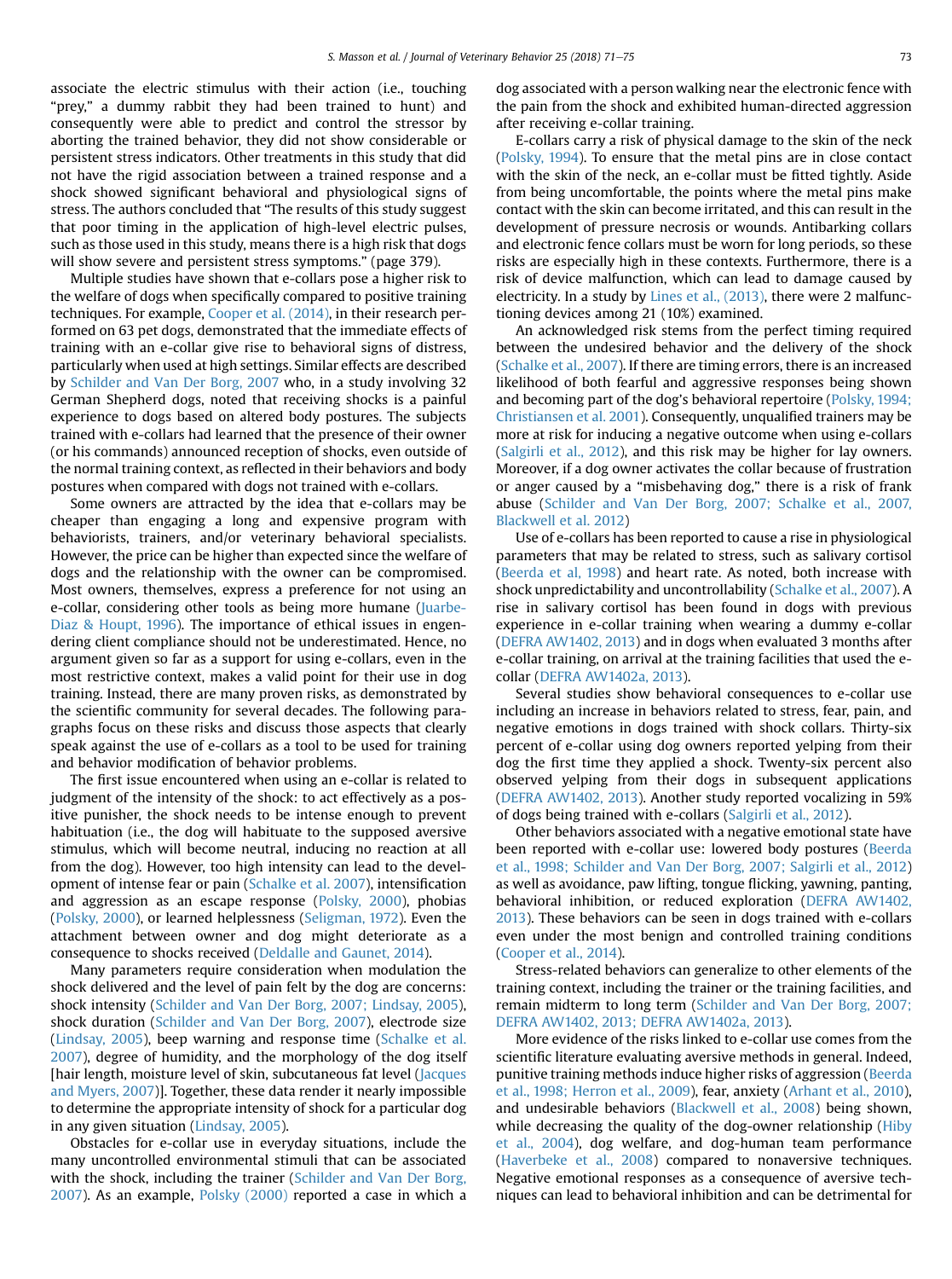learning and performance of dogs, undermining the general purpose of training.

Negative emotional responses are of particular concern with positive punishment, where an aversive event (an electric shock, a kick, etcetera) follows an undesirable dog behavior, and in the case of negative reinforcement, where an aversive event (an electric shock, a sharp pull, or a check on a choke or prong collar) ends only after the dog exhibits the behavior desired by the human.

Two recent reviews of the literature regarding aversive training techniques conclude that, although more research is needed, aversive-based methods generate stress in dogs, can have unintended outcomes, and put dog's welfare at risk [\(Fernandes et al,](#page-4-0) [2017; Ziv, 2017\)](#page-4-0).

When evaluating efficacy, no study shows a superior efficacy when comparing an e-collar to positive reinforcement training. Some survey-based studies conclude a superior efficacy of positive reinforcement training as perceived by owners [\(Hiby et al., 2004;](#page-4-0) [Blackwell et al., 2012](#page-4-0)) or results below average for e-collar training when compared with any other training method [\(Arnott](#page-4-0) [et al., 2014](#page-4-0)). One experimental study found no difference in efficacy, but a decrease in welfare when using e-collars [\(Cooper et al.,](#page-4-0) [2014](#page-4-0)). With respect to electronic fence collars, 1 study even suggests a higher risk of escape when using an e-fence rather than a normal fence [\(Starinsky et al., 2017](#page-4-0)).

In the literature reviews discussed previously, the scientific data examined do not support the popular belief that e-collars are more effective generally, nor does the data support their use as a lastresort technique where other methods have failed.

Most owners participating in 1 survey declared that they used ecollars for behavior problems, mostly recall and predatory behavior on livestock ([DEFRA AW1402, 2013\)](#page-4-0).

E-collars are seen as an "easy fix" (even if, as demonstrated previously, they are not). This impression neglects a preferable approach that would seek to understand the mechanisms of canine behavior on every level which cause undesirable behavior and then identify a successful and welfare compatible resolution ([Schilder](#page-4-0) [and Van Der Borg, 2007\)](#page-4-0).

E-collars are not recommended for the treatment of behavior problems because they do not take into consideration the root cause of the problems. Such lack of redress can result in problems worsening, being masked or expressed in other ways (e.g., in the case of ecollar use to stop barking in separation-related problems, if barking is suppressed, dogs can develop other behaviors such as destructiveness or compulsive/obsessive-compulsive disorders). E-collars are especially contraindicated in behavior problems related to anxiety, fear, or frustration, due to the risk of worsening these problems.

The risk of increased aggression when using aversive techniques deserves special attention when considering safety. Pain directly triggers aggression ([Polsky, 1994](#page-4-0)), but additionally, the use of aversive techniques can worsen any negative associations (e.g., the trainer) by which a dog already feels threatened. Finally, using shocks to punish warning signals of aggression, such as growling or baring teeth, can lead to a suppression of these, so the dog in the future may attack without overt warning, resulting in apparent unpredictability and increasing the risk of injury [\(Overall, 2013\)](#page-4-0).

### Spray collars and electronic boundary fences

In the section [Introduction](#page-0-0), we mentioned 3 types of electronic devices commonly used in dog training. Besides the e-collar, these include electronic boundary fences and collars that are activated automatically in response to a dog's barking. These collars usually come as a "spray-collar," that is, a puff of air, plain mist, or mist charged with a fragrance-like lemon that is released from a box on the collar under the dog's lower jaw and sprayed upward against

the face. What exactly constitutes the aversive element is not clear. The aversive stimulus may be the noise when the puff is released, the smell, or the mist, itself. In some dogs, the aversive stimulus could be a mixture of all elements. So even in cases where the collars do not elicit direct pain, spray collars might elicit as much stress and fear as e-collars. [Ziv \(2017\)](#page-4-0) stated consequently that the more relevant question is not whether these bark collars work, but rather whether there are other effective training methods that can alleviate barking without the added stress that is associated with spray collars. ESVCE suggests that, if at all, spray collars should be used under veterinary or qualified behavioral supervision instead of bark activated collars and remote-controlled collars. This would allow the cause of the behavior problem to be addressed and not just the nonspecific sign or symptom.

Electronic boundary fences carry the same risk already mentioned with e-collars and automatically activated spray collars. An easy solution to prevent dogs from leaving a property could be to replace the electronic boundary fence with actual fences (even actual electrified fences, if necessary, to absolutely protect the dog from, e.g., a highway). This choice would prevent the electronic fences being used incorrectly as is the case when owners do not give the dog the opportunity to learn where the fence is located in the ground. What is unappreciated about electronic fences is the fact that intruders can easily compromise the boundaries without cost, and so, other dogs may attack the resident dog on its own property.

## **Discussion**

When taking all aforementioned points into account, training with e-collars is associated with numerous well-documented risks concerning dog health, behavior, and welfare. When e-collars are used to treat behavior problems, there is a risk of such problems worsening and/or additional problems emerging. This risk is greater when this aversive tool is used by an unqualified trainer or even just the lay owner. Dog training is largely unregulated throughout the European Union so there is a risk that many trainers do not have a proper education in canine ethology and learning theory, both dense, complicated fields. [Benett \(2013\)](#page-4-0) showed both this lack of knowledge and its effect for Austria, when she examined the work of a "so-called" dog-expert in a television show. [Scott &](#page-4-0) [Bowen \(2016\)](#page-4-0) showed that dog trainers were no better than lay owners in correctly identifying the behavior of dogs-and both, sadly, significantly misinterpreted aggressive behaviors as play behaviors. [Browne et al. \(2017\)](#page-4-0) looked at 5 best-selling books on dog training and how their content related to basic learning theory. The results showed marked differences across all books, including inconsistencies in the depth of information provided, with some starkly contrasting training methods were advocated. The authors concluded that overall, these books could not qualitatively be instructional manuals. Owners and trainers relying on such information get ill advice and the chance that these people rely on aversive training methods and tools is large, with concomitant risk.

Because dog trainers and lay owners lack knowledge of the scientific literature, they may know that the efficacy of these collars has not been proven to be greater than other alternatives such as positive reinforcement training. Hence, ESVCE encourages education programs that use positive reinforcement methods and avoid positive punishment and negative reinforcement, thereby promoting positive dog welfare and a humane, ethical, and moral approach to dog training at all times.

### Conclusions

As stated previously, ESVCE members argue that there is no credible scientific evidence to justify e-collar use and the use of